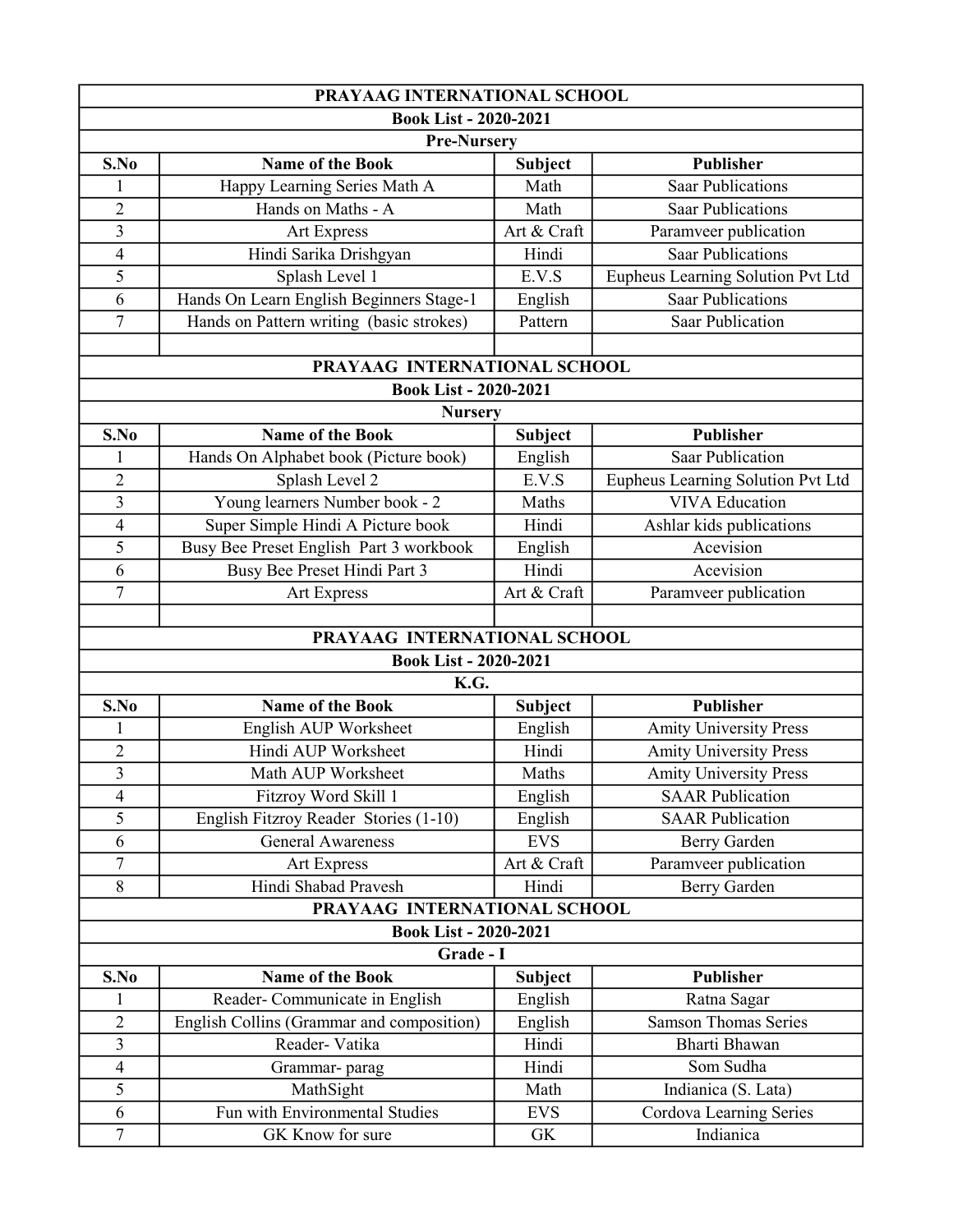| 8                            | <b>Cyber Tools</b>                        | Computer       | Kips                          |
|------------------------------|-------------------------------------------|----------------|-------------------------------|
| 9                            | Art Express                               | Art            | <b>Paramveer Publications</b> |
| PRAYAAG INTERNATIONAL SCHOOL |                                           |                |                               |
| <b>Book List - 2020-2021</b> |                                           |                |                               |
| Grade - II                   |                                           |                |                               |
| S.No                         | <b>Name of the Book</b>                   | <b>Subject</b> | <b>Publisher</b>              |
| 1                            | Reader-Communicate in English             | English        | Ratna Sagar                   |
| $\overline{2}$               | English Collins (Grammar and composition) | English        | <b>Samson Thomas Series</b>   |
| 3                            | Reader-Vatika                             | Hindi          | Bharti Bhawan                 |
| $\overline{4}$               | Grammar-parag                             | Hindi          | Som Sudha                     |
| 5                            | MathSight                                 | Math           | Indianica                     |
| 6                            | Fun with Environmental Studies            | <b>EVS</b>     | Cordova Learning Series       |
| 7                            | GK Know for sure                          | <b>GK</b>      | Indianica                     |
| 8                            | <b>Cyber Tools</b>                        | Computer       | Kips                          |
| 9                            | <b>Art Express</b>                        | Art            | <b>Paramveer Publications</b> |
| PRAYAAG INTERNATIONAL SCHOOL |                                           |                |                               |
| <b>Book List - 2020-2021</b> |                                           |                |                               |
| Grade - III                  |                                           |                |                               |
| S.No                         | <b>Name of the Book</b>                   | <b>Subject</b> | <b>Publisher</b>              |
| 1                            | Reader-Communicate in English             | English        | Ratna Sagar                   |
| $\overline{2}$               | English Collins (Grammar and composition) | English        | <b>Samson Thomas Series</b>   |
| 3                            | Reader-Vatika                             | Hindi          | Bharti Bhawan                 |
| $\overline{4}$               | Grammar-parag                             | Hindi          | Som Sudha                     |
| 5                            | MathSight                                 | Math           | Indianica                     |
| 6                            | Fun with Environmental Studies            | <b>EVS</b>     | Cordova Learning Series       |
| $\overline{7}$               | GK Know for sure                          | <b>GK</b>      | Indianica                     |
| 8                            | <b>Cyber Tools</b>                        | Computer       | Kips                          |
| 9                            | <b>Art Express</b>                        | Art            | <b>Paramveer Publications</b> |

| PRAYAAG INTERNATIONAL SCHOOL |                                      |                |                       |  |
|------------------------------|--------------------------------------|----------------|-----------------------|--|
| <b>Book List - 2020-2021</b> |                                      |                |                       |  |
| IV                           |                                      |                |                       |  |
| S.No                         | <b>Name of the Book</b>              | <b>Subject</b> | <b>Publisher</b>      |  |
|                              | Communicate in English               | English        | Ratna Sagar           |  |
| $\overline{2}$               | <b>Essentials of English Grammar</b> | English        | Sultan chand          |  |
| 3                            | Vatika (Reader)                      | Hindi          | Bharti Bhawan         |  |
| $\overline{4}$               | Vayakaran Praag                      | Hindi          | Som Sudha             |  |
| 5                            | Math sight-Book 4                    | Math           | Indiannica            |  |
| 6                            | New Trends in Science                | Science        | Evergreen             |  |
| 7                            | My Big Book of Social Studies - 4    | <b>SST</b>     | Ratna Sagar           |  |
| 8                            | Know for Sure-Book 4                 | GK             | Indiannica            |  |
| 9                            | <b>Cyber Tools</b>                   | Computer       | Kips                  |  |
| 10                           | <b>Art Express</b>                   | Art            | ParamveerPublications |  |
| PRAYAAG INTERNATIONAL SCHOOL |                                      |                |                       |  |
| <b>Book List - 2020-2021</b> |                                      |                |                       |  |
|                              |                                      |                |                       |  |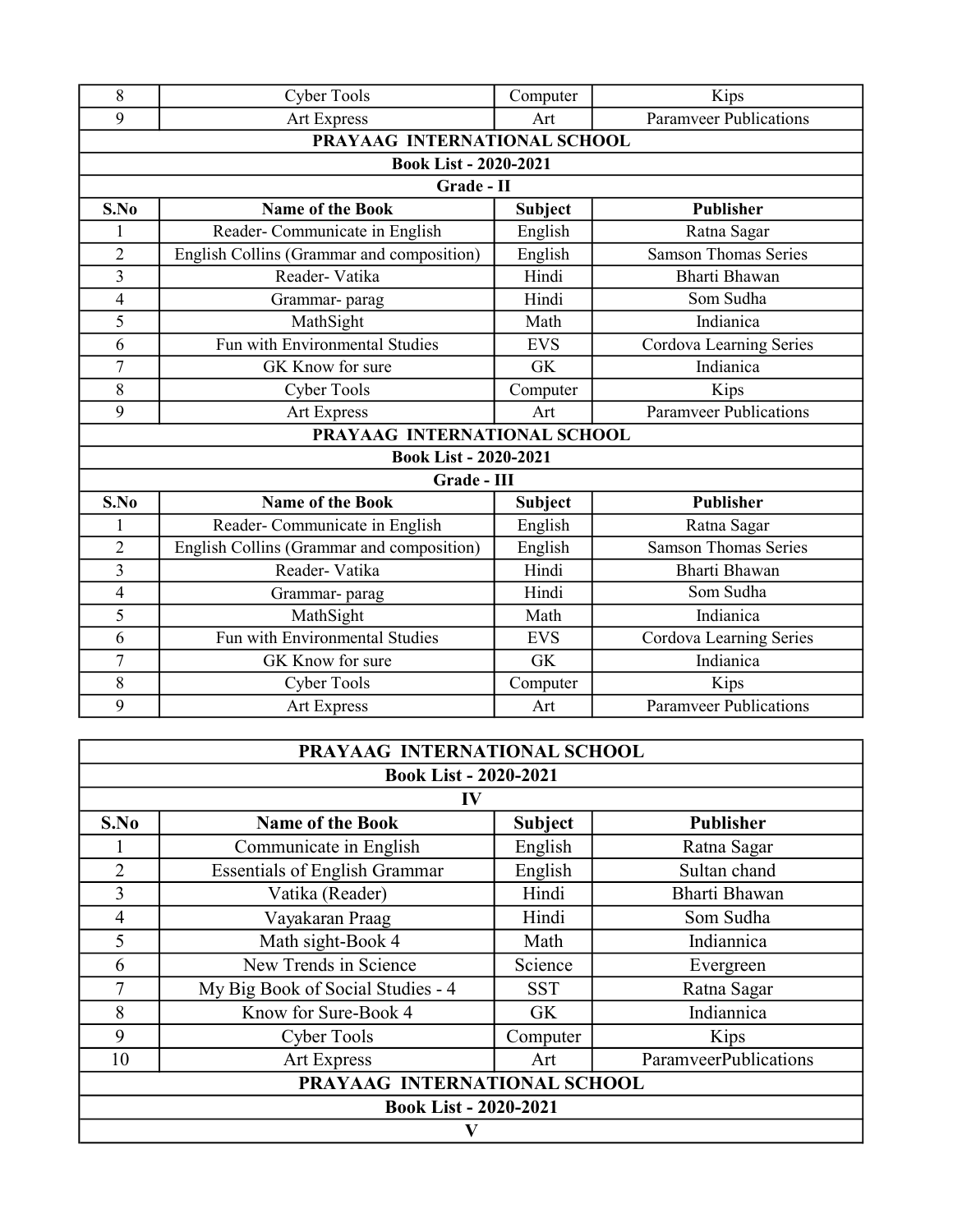| S.No                         | <b>Name of the Book</b>                     | <b>Subject</b> | <b>Publisher</b>             |
|------------------------------|---------------------------------------------|----------------|------------------------------|
| 1                            | Communicate in English                      | English        | Ratna Sagar                  |
| $\overline{2}$               | <b>Essentials of English Grammar</b>        | English        | Sultan chand                 |
| $\overline{3}$               | Vatika (Reader)                             | Hindi          | <b>Bharti Bhawan</b>         |
| $\overline{4}$               | Vayakaran Praag                             | Hindi          | Som Sudha                    |
| 5                            | Math sight - book 5                         | Math           | Indiannica                   |
| 6                            | New Trends in Science                       | Science        | Evergreen                    |
| $\overline{7}$               | My Big Book of Social Studies - 5           | <b>SST</b>     | Ratna Sagar                  |
| 8                            | Know for Sure - book 5                      | <b>GK</b>      | Indiannica                   |
| 9                            | <b>Cyber Tools</b>                          | Computer       | Kips                         |
| 10                           | Ridhi Sanskritam                            | Sanskrit       | Madhuban                     |
| 11                           | Deutsch Und Ich Part -1                     | German         | <b>Goel Publication</b>      |
| 12                           | <b>Art Express</b>                          | Art            | <b>ParamveerPublications</b> |
|                              | PRAYAAG INTERNATIONAL SCHOOL                |                |                              |
|                              | <b>Book List - 2020-2021</b>                |                |                              |
|                              | VI                                          |                |                              |
| S.No                         | <b>Name of the Book</b>                     | <b>Subject</b> | <b>Publisher</b>             |
| 1                            | Communicate in English                      | English        | Ratna Sagar                  |
| $\overline{2}$               | Essentials of English grammar & composotion | English        | Sultan Chand                 |
| $\overline{3}$               | Vasant bhag -1 (Lit)                        | <b>HINDI</b>   | <b>NCERT</b>                 |
| $\overline{4}$               | Vyakaran Vriksha                            | <b>HINDI</b>   | Harbour Int.                 |
| 5                            | Mathematics                                 | <b>MATH</b>    | <b>NCERT</b>                 |
|                              |                                             | Social         |                              |
|                              |                                             | Science-       |                              |
| 6                            | The Earth our Habitat                       | Geography      | <b>NCERT</b>                 |
|                              |                                             | Social         |                              |
|                              |                                             | Science-       |                              |
| 7                            | Social and Political Science Life-1         | Civics         | <b>NCERT</b>                 |
|                              |                                             | Social         |                              |
|                              |                                             | Science-       |                              |
| 8                            | Our Pasts - I                               | History        | <b>NCERT</b>                 |
| 9                            | Science                                     | Science        | <b>NCERT</b>                 |
| 10                           | Know for sure - book 6                      | G.K            | Indiannica                   |
| 11                           | <b>Cyber Tools</b>                          | Computer       | Kips                         |
| 12                           | Math Lab Activity                           | Math           | Evergreen                    |
| 13                           | Deutsch Uud ich Part-1                      | German         | Goyal Pub                    |
| 14                           | Ridhi Sanskritam                            | Sanskrit       | Madhuban                     |
| 15                           | Science Lab activity                        | Science        | <b>SUGANDHA</b>              |
| 16                           | Aesthetics                                  | Art            | Kirti Publicatons            |
|                              | PRAYAAG INTERNATIONAL SCHOOL                |                |                              |
| <b>Book List - 2020-2021</b> |                                             |                |                              |
|                              | VII                                         |                |                              |
| S.No                         | <b>Name of the Book</b>                     | <b>Subject</b> | <b>Publisher</b>             |
| $\mathbf{1}$                 | Communicate in English                      | English        | Ratna Sagar                  |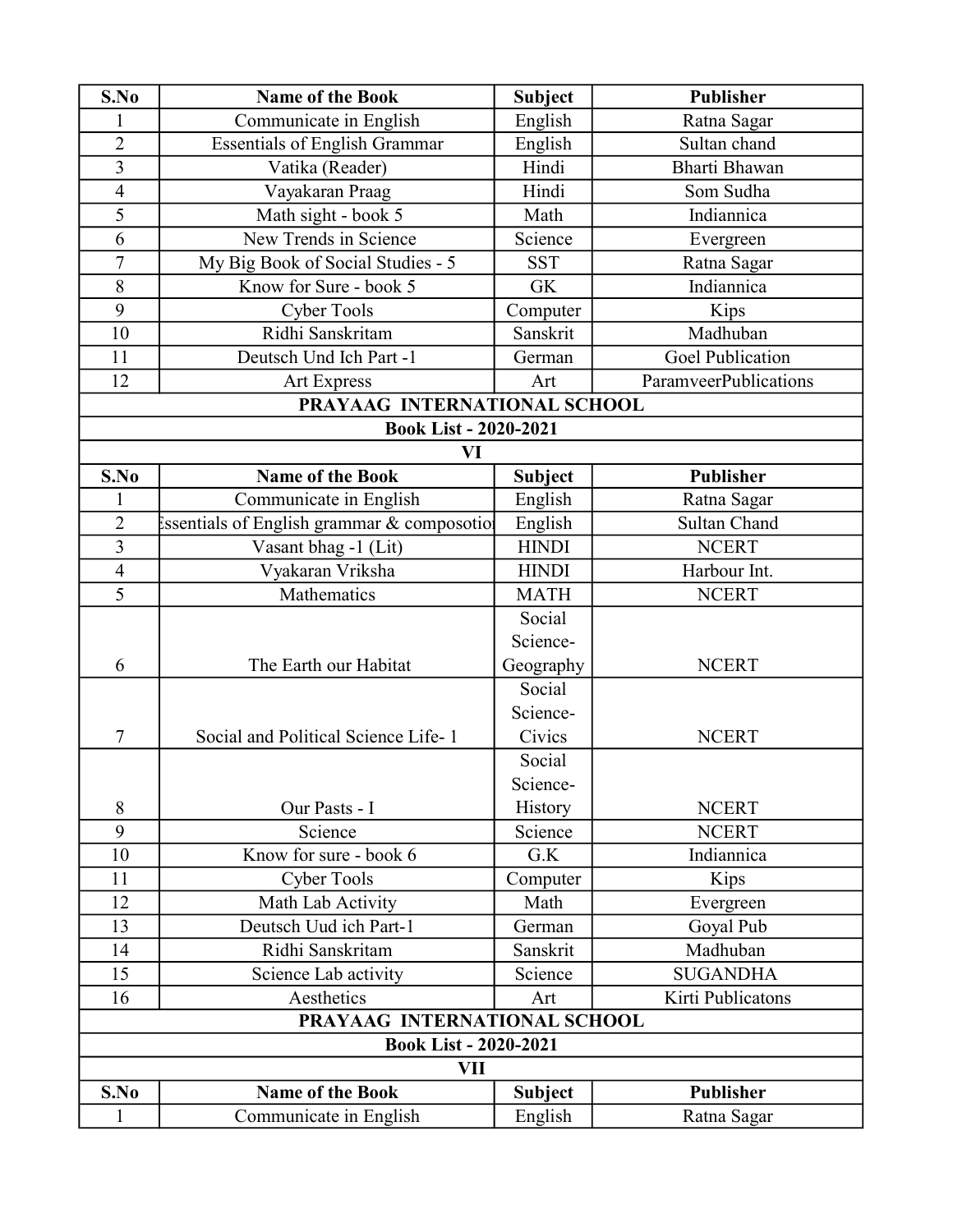| $\overline{2}$               | ssentials of English grammar & composotio | English              | <b>Sultan Chand</b>      |  |
|------------------------------|-------------------------------------------|----------------------|--------------------------|--|
| $\overline{3}$               | Vasant Bhag -2 (Lit)                      | Hindi                | <b>NCERT</b>             |  |
| $\overline{\mathbf{4}}$      | Vyakaran vriksh                           | Hindi                | Harbour Int.             |  |
| 5                            | Math                                      | Math                 | <b>NCERT</b>             |  |
| 6                            | Math Lab Activity                         | Math                 | <b>EVERGREEN</b>         |  |
| $\overline{7}$               | Science                                   | Science              | <b>NCERT</b>             |  |
| 8                            | Science Lab activity                      | Science              | <b>SUGANDHA</b>          |  |
|                              |                                           | Social               |                          |  |
|                              |                                           | Science-             |                          |  |
| 9                            | Our Past - II                             | History              | <b>NCERT</b>             |  |
|                              |                                           | Social               |                          |  |
|                              |                                           | Science-             |                          |  |
| 10                           | Our Envoirnment                           | Geography            | <b>NCERT</b>             |  |
|                              |                                           | Social               |                          |  |
|                              |                                           | Science-             |                          |  |
| 11                           | Social & Political Life - II              | Civics               | <b>NCERT</b>             |  |
| 12                           | Cyber tools                               | Computer             | <b>KIPS</b>              |  |
| 13                           | Ridhi Sanskritam                          | Sanskrit             | Madhuban                 |  |
| 14                           | German Deutsch Und ich (2)                | German               | <b>GOYAL PUBLICATION</b> |  |
| 15                           | Aesthetics                                | Art                  | Kirti Publicatons        |  |
| 16                           | Know for Sure - book 7                    | G.K.                 | Indiannica               |  |
| PRAYAAG INTERNATIONAL SCHOOL |                                           |                      |                          |  |
|                              |                                           |                      |                          |  |
|                              | <b>Book List - 2020-2021</b>              |                      |                          |  |
|                              | VIII                                      |                      |                          |  |
| S.No                         | <b>Name of the Book</b>                   | <b>Subject</b>       | <b>Publisher</b>         |  |
|                              | Communicate in English                    | English              | Ratna Sagar              |  |
| $\overline{2}$               | ssentials of English grammar & composotio | English              | <b>Sultan Chand</b>      |  |
| $\overline{3}$               | Vasant Bhag - 3 (Lit.)                    | Hindi                | <b>NCERT</b>             |  |
| $\overline{\mathbf{4}}$      | Vyakaran vriksh                           | Hindi                | Harbour Int.             |  |
| 5                            | Math                                      | Math                 | <b>NCERT</b>             |  |
| 6                            | Math Lab Activity                         | Math                 | <b>EVERGREEN</b>         |  |
| $\boldsymbol{7}$             | Science                                   | Science              | <b>NCERT</b>             |  |
| 8                            | Science Lab activity                      | Science              | <b>SUGANDHA</b>          |  |
|                              |                                           | Social               |                          |  |
|                              |                                           | Science-             |                          |  |
| 9                            | Our Past - III Part II                    | History              | <b>NCERT</b>             |  |
|                              |                                           | Social               |                          |  |
|                              |                                           | Science-             |                          |  |
| 10                           | <b>Resources and Development</b>          | Geography            | <b>NCERT</b>             |  |
|                              |                                           | Social               |                          |  |
|                              |                                           | Science-             |                          |  |
| 11                           | Social & Political Life - III             | Civics               | <b>NCERT</b>             |  |
| 12<br>13                     | Cyber tools<br>Riddhi Sanskritam          | Computer<br>Sanskrit | <b>KIPS</b><br>Madhuban  |  |